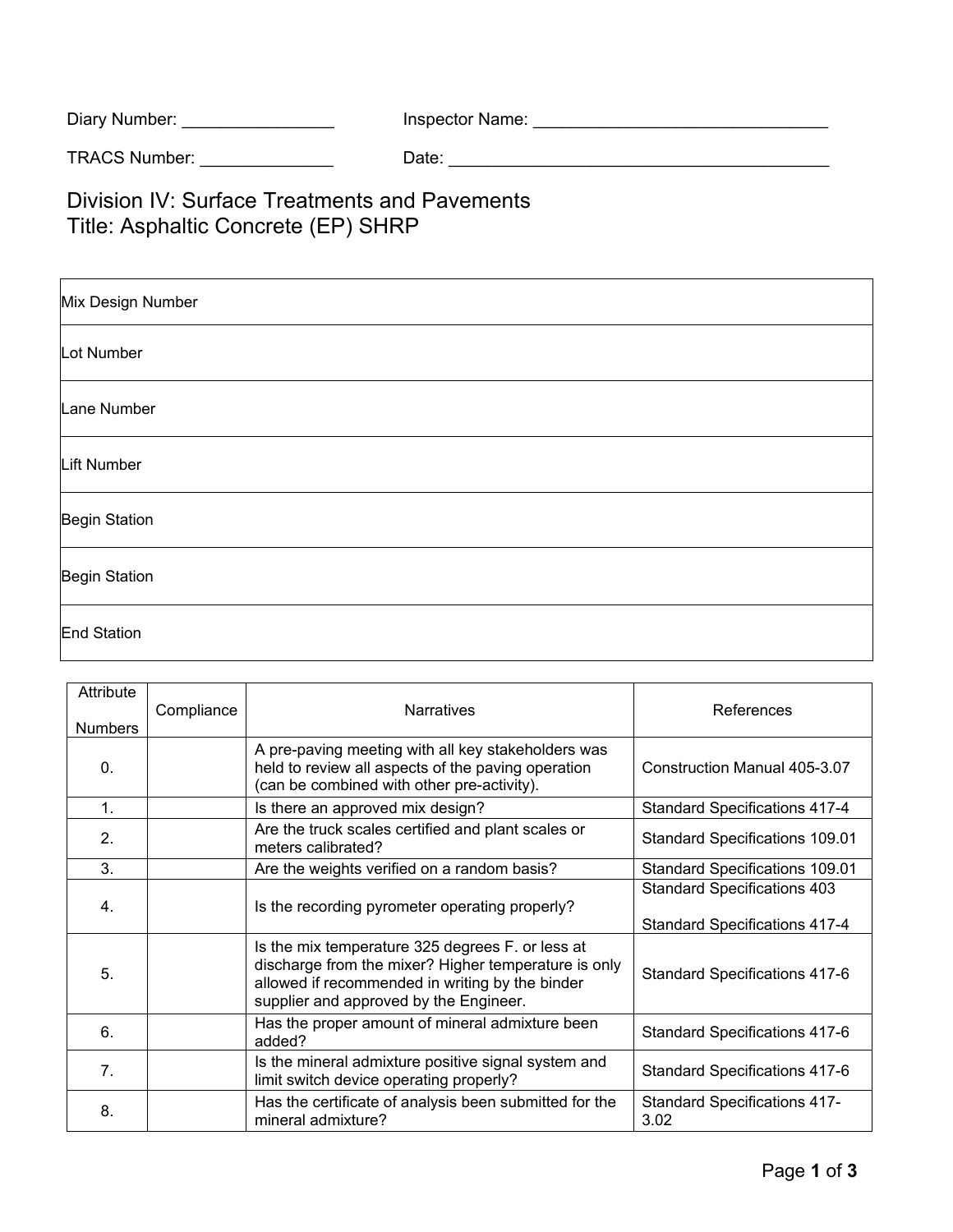| 9.  | Has the certificate of compliance been submitted for<br>the asphalt cement?                                              | <b>Standard Specifications 1005-1</b>             |
|-----|--------------------------------------------------------------------------------------------------------------------------|---------------------------------------------------|
| 10. | Have the vertical and longitudinal edges been<br>tacked?                                                                 | <b>Standard Specifications 417-6</b>              |
| 11. | Have millings been removed from sign post<br>breakaway bases?                                                            | Special Provisions 203-3                          |
| 12. | There are no unprotected edge drops of two or more<br>inches.                                                            | <b>Traffic Control Design Guideline</b><br>$D-1$  |
| 13. | Has the trench been milled to the proper trench depth<br>plus or minus 1/8 of an inch?                                   | <b>Standard Specifications 202-</b><br>3.03       |
| 14. | Is there a uniform finish at the bottom of the trench?                                                                   | <b>Standard Specifications 202-</b><br>3.03       |
| 15. | Is the proper type of tack coat being applied?                                                                           | <b>Standard Specifications 404-</b><br>3.12       |
| 16. | Is the tack coat spread rate being checked?                                                                              | <b>Standard Specifications 404-</b><br>3.12       |
| 17. | Has the certificate of compliance been submitted for<br>the tack?                                                        | <b>Standard Specifications 1005-1</b>             |
| 18. | Is the surface to be paved cleaned of objectionable<br>material?                                                         | <b>Standard Specifications 417-6</b>              |
| 19. | Is the base or sub-grade prepared and maintained in<br>a firm condition?                                                 | <b>Standard Specifications 417-6</b>              |
| 20. | Is the paver equipped with automatic screed controls<br>with sensors for either or both sides of the paver?              | <b>Standard Specifications 417-6</b>              |
| 21. | Are all wheels and tires and other equipment<br>surfaces wiped when necessary with an approved<br>product (not diesel)?  | <b>Standard Specifications 417-6</b>              |
| 22. | Are longitudinal joints of each course staggered a<br>minimum of one foot?                                               | <b>Standard Specifications 417-6</b>              |
| 23. | Are longitudinal joints located within one foot of the<br>center of a lane or within one foot of the centerline?         | <b>Standard Specifications 417-6</b>              |
| 24. | Are longitudinal joints formed by a slope shoe or hot<br>lapped?                                                         | <b>Standard Specifications 417-6</b>              |
| 25. | There is no segregation?                                                                                                 | <b>Standard Specifications 417-6</b>              |
| 26. | On courses 1-1/2 inches or less, is the surface<br>temperature at least 65 degrees F.?                                   | <b>Standard Specifications 417-</b><br>7.05(A)    |
| 27. | On courses 1-1/2 inches or less, is the asphaltic<br>concrete behind the laydown machine a minimum of<br>250 degrees F.? | <b>Standard Specifications 417-</b><br>7.05(A)    |
| 28. | On courses 1-1/2 inches or less, are all edges rolled<br>by a pneumatic tired roller while the mixture is still<br>hot?  | <b>Standard Specifications 417-</b><br>7.05(A)    |
| 29. | On courses 1-1/2 inches or less, do steel wheel<br>compactors weigh at least 8 tons?                                     | <b>Standard Specifications 417-</b><br>7.05(A)    |
| 30. | On courses 1-1/2 inches or less, are pneumatic tired<br>compactors equipped with a skirt type device?                    | <b>Standard Specifications 417-</b><br>7.05(A)(2) |
| 31. | On courses 1-1/2 inches or less, is the rolling<br>sequence and number of coverages being followed?                      | <b>Standard Specifications 417-</b><br>7.05(A)(3) |
| 32. | On courses 1-1/2 inches or less, is one pneumatic<br>tired roller furnished for each 300 tons per hour<br>placed?        | <b>Standard Specifications 417-</b><br>7.05(A)(3) |
| 33. | On courses 1 inch or less, is the vibration on the<br>rollers turned off?                                                | <b>Standard Specifications 417-</b><br>7.05(A)(3) |